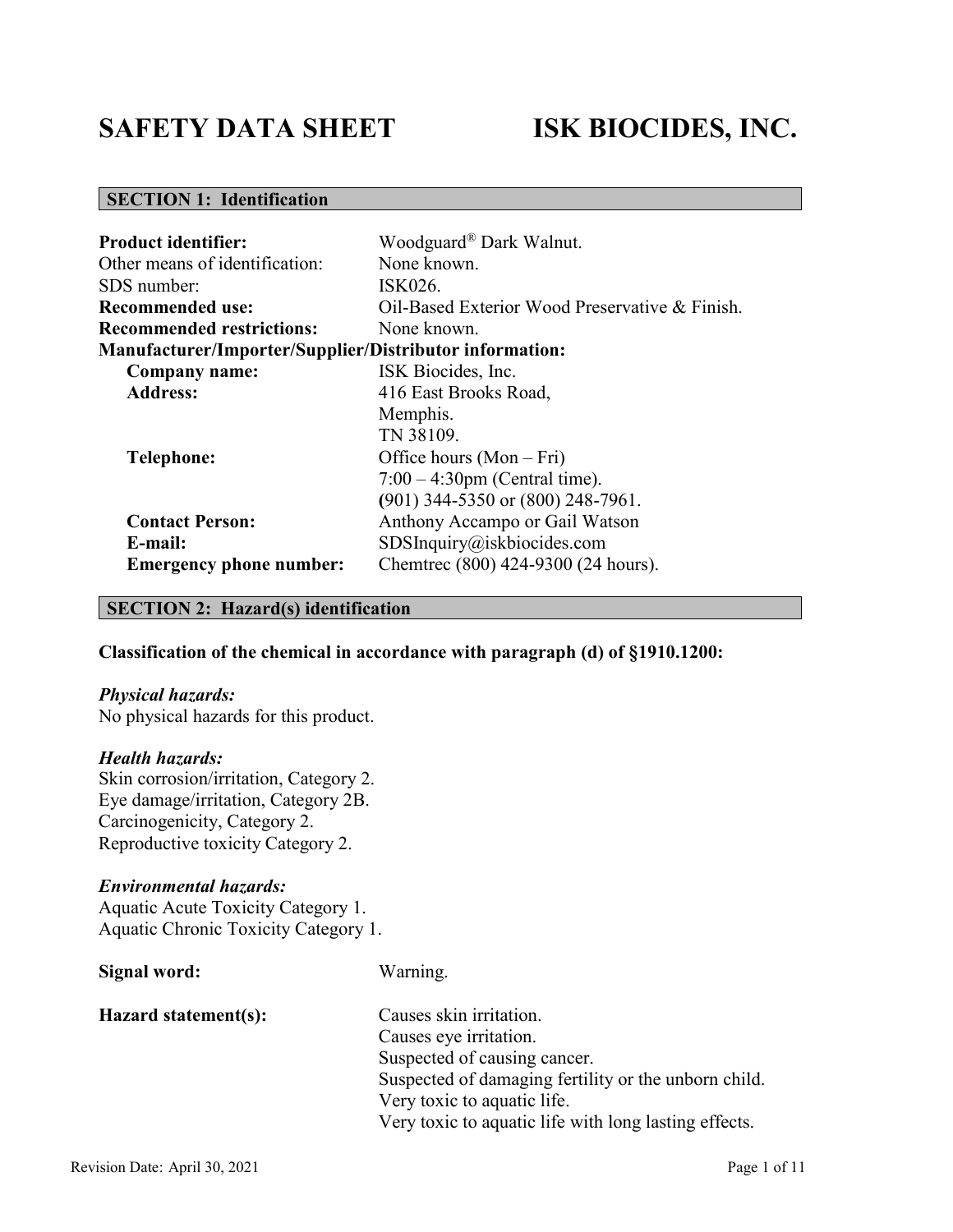#### **Hazard symbol(s):**



| <b>Precautionary statement(s):</b>                   |                                                                                                                                                                                                                                                                                                                                                                                                                                                           |
|------------------------------------------------------|-----------------------------------------------------------------------------------------------------------------------------------------------------------------------------------------------------------------------------------------------------------------------------------------------------------------------------------------------------------------------------------------------------------------------------------------------------------|
| <b>Prevention:</b>                                   | Obtain special instructions before use.<br>Do not handle until all safety precautions have been read<br>and understood.<br>Wash hands thoroughly after handling.<br>Avoid release to the environment.<br>Wear protective gloves.                                                                                                                                                                                                                          |
| <b>Response:</b>                                     | IF ON SKIN: Wash with plenty of soap and water.<br>IF IN EYES: Rinse cautiously with water for several<br>minutes. Remove contact lenses if present and easy to do.<br>Continue rinsing.<br>If skin irritation occurs: Get medical advice/attention.<br>If eye irritation persists: Get medical advice/attention.<br>If exposed or concerned: Get medical advice/attention.<br>Take off contaminated clothing and wash before reuse.<br>Collect spillage. |
| Storage:                                             | None.                                                                                                                                                                                                                                                                                                                                                                                                                                                     |
| Disposal:                                            | Dispose of contents/container to an appropriate treatment<br>and disposal facility in accordance with applicable laws<br>and regulations.                                                                                                                                                                                                                                                                                                                 |
| Hazard(s) not otherwise<br><b>Classified (HNOC):</b> | None known.                                                                                                                                                                                                                                                                                                                                                                                                                                               |

#### **Percentage of ingredient(s) of unknown acute toxicity:**

19% of the mixture consists of ingredients of unknown acute toxicity (oral/inhalation). 20% of the mixture consists of ingredients of unknown acute toxicity (dermal).

#### **SECTION 3: Composition/information on ingredients**

#### **Mixture:**

| <b>Chemical name</b>     | Concentration<br>(weight $\%$ ) | CAS#        |
|--------------------------|---------------------------------|-------------|
| Proprietary UV Inhibitor | $< 5\%$                         | Proprietary |
| Copper-8-Quinolinolate   | $<$ 5%                          | 10380-28-6  |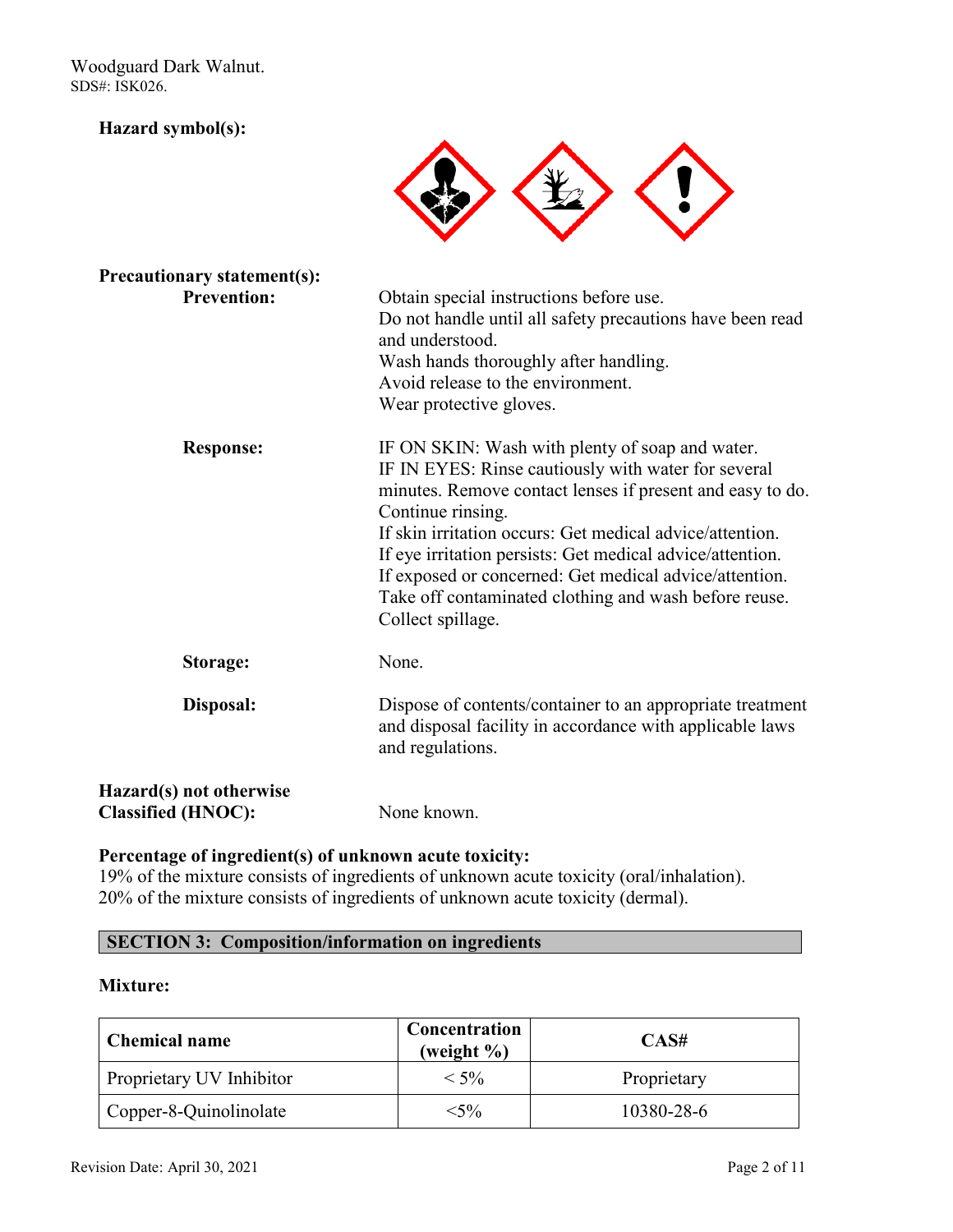| <b>Proprietary Solvent</b> | $10 - 30\%$ | Proprietary |
|----------------------------|-------------|-------------|
| 2-Butanone oxime           | $5\%$       | 96-29-7     |

The specific chemical identity and/or exact percentage (concentrate) of composition has been withheld under trade secret rights.

#### **SECTION 4: First-aid Measures**

**Inhalation:** Move person to fresh air. If person is not breathing, call 911 or an ambulance, then give artificial respiration, preferably mouth-to-mouth if possible. Call a poison control center or doctor for further treatment advice.

**Skin contact:** Take off contaminated clothing. Rinse skin immediately with plenty of water for 15 – 20 minutes. Call a poison control center or doctor for treatment advice.

**Eye contact:** Hold eye open and rinse slowly and gently with water for 15 – 20 minutes. Remove contact lenses, if present, after the first 5 minutes, then continue rinsing eye. Call a poison control center or doctor for treatment advice.

**Ingestion:** Immediately call a poison control center or doctor. Do not induce vomiting unless told to do so by a poison control center or doctor. Do not give any liquid to the person. Do not give anything by mouth to an unconscious person.

**Most important symptoms/effects, acute and delayed:** Mildly irritating to eyes. Moderately irritating to skin.

**Indication of immediate medical attention and special treatment needed:** If any symptoms described above are noted, contact a physician and give them this SDS sheet.

#### **SECTION 5: Fire-fighting measures**

**Suitable extinguishing media:** Foam, carbon dioxide, dry chemical. **Unsuitable extinguishing media:** None known.

**Specific hazards arising from the chemical:** *Hazardous combustion products may include:* Carbon monoxide, carbon dioxide.

**Special protective equipment and precautions for fire-fighters:** Wear MSHA/NIOSHapproved, self-contained breathing apparatus and full protective clothing. Cool exposed containers with water.

#### **SECTION 6: Accidental release measures**

#### **Personal precautions, protective equipment and emergency procedures**:

Use personal protective equipment. Ensure adequate ventilation. For personal protection see section 8. This product is toxic to fish. DO NOT apply directly to water, to areas where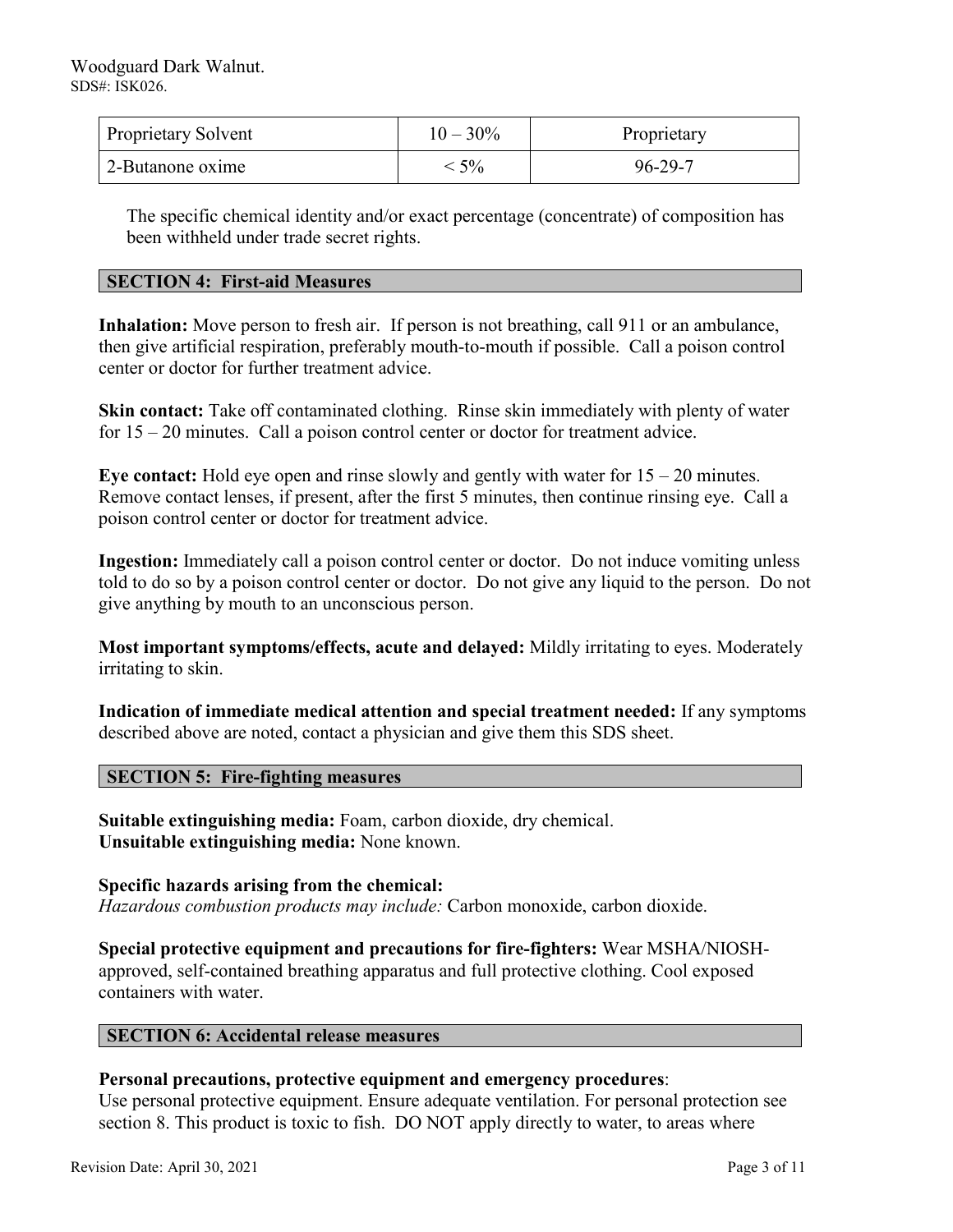> surface water is present or to intertidal areas below the mean high water mark. DO NOT contaminate water when disposing of equipment washwaters.

#### **Methods and materials for containment and cleaning up:**

SMALL SPILL: Wear appropriate protective clothing (see Section 8). Recover free liquid. Absorb remainder with sand or clay and place in a waste receptacle.

LARGE SPILL: Wear appropriate protective clothing (see Section 8). Eliminate all ignition sources. Restrict access to contaminated area. Stop spill at source. Dike to prevent spreading. Pump liquid to a recovery vessel. Absorb remainder of material with sand or clay and place in a properly labeled waste receptacle. Follow all local, state, and federal regulations for disposal. Do not contaminate water while cleaning equipment or disposing of wastes. Prohibit contamination of streams, lakes, or other bodies of water.

#### **SECTION 7: Handling and Storage**

**Precautions for safe handling:** Observe good personal hygiene practices. Change protective gloves/clothing when signs of contamination appear. Keep out of reach of children.

**Conditions for safe storage, including any incompatibles:** Store away from food or feed in a secure, well-ventilated area protected from extreme temperatures. Do not transfer to an unmarked container. Keep container closed when not in use. Do not store or use in vicinity of sparks, open flame, or other ignition sources.

#### **SECTION 8: Exposure controls/personal protection**

#### **Control Parameters: Occupational exposure limits:**

| US OSHA HAZARDOUS COMPONENTS (29 CFR 1910.1200):<br><b>Permissible Exposure Limits</b> |                            |                                       |
|----------------------------------------------------------------------------------------|----------------------------|---------------------------------------|
| <b>Substance</b>                                                                       | <b>PEL-TWA</b><br>(8 hour) | <b>PEL-STEL</b><br>$(15 \text{ min})$ |
| Proprietary UV Inhibitor                                                               | $15 \text{ mg/m}^3$        | None available                        |
| Copper-8-Quinolinolate                                                                 | None available             | None available                        |
| Proprietary Solvent                                                                    | None available             | None available                        |
| 2-Butanone oxime                                                                       | None available             | None available                        |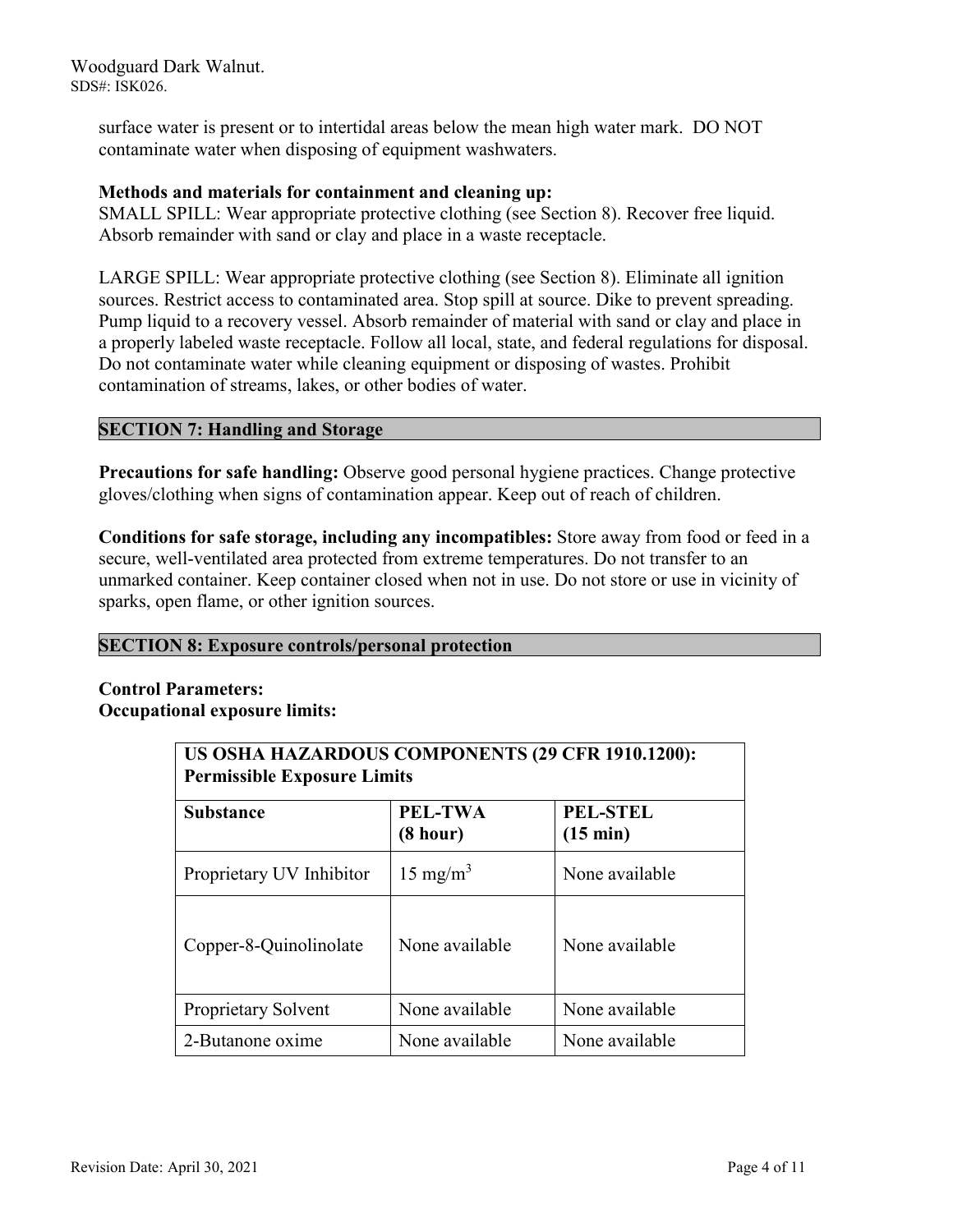| <b>ACGIH Threshold Limit Values</b> |                            |                                       |
|-------------------------------------|----------------------------|---------------------------------------|
| <b>Substance</b>                    | <b>TLV-TWA</b><br>(8 hour) | <b>TLV-STEL</b><br>$(15 \text{ min})$ |
| Proprietary UV Inhibitor            | $10 \text{ mg/m}^3$        | None available                        |
| Copper-8-Quinolinolate              | None available             | None available                        |
| Proprietary Solvent                 | None available             | None available                        |
| 2-Butanone oxime                    | None available             | None available                        |

# **Other Exposure Limits:** 2-Butanone oxime – WEEL TWA 10ppm. (USA. Workplace Environmental Exposure Levels).

**Appropriate engineering controls:** Ventilate via mechanical methods (general or local exhaust) to maintain exposure below TLV(s), if applicable. Good industrial hygiene practice dictates that indoor work areas should be isolated and provided with adequate local exhaust ventilation.

### **Individual protection measures, such as personal protective equipment:**

**Eye/face protection:** Wear chemical splash goggles and/or face shield during mixing and when exposed to mist.

**Skin and Hand protection:** Wear rubber gloves when handling, using, or applying this product. Special precautions should be taken to ensure that material cannot get inside gloves.

**Respiratory protection:** None normally required if good ventilation is maintained. If mist is generated during application process, use a disposable mist respirator.

**Other:** None normally required. Use as necessary to prevent exposure. Wash thoroughly if product is in contact with skin. Wear appropriate clothing.

 **Thermal hazards:** None known.

#### **SECTION 9: Physical and chemical properties**

| Appearance:            |                              |
|------------------------|------------------------------|
| <b>Physical state:</b> | Liquid.                      |
| Form:                  | Dark brown liquid.           |
| Color:                 | Dark brown.                  |
| Odor:                  | Slight petroleum distillate. |
| Odor threshold:        | Not available.               |
| $pH$ :                 | $5.5 - 6.0$ .                |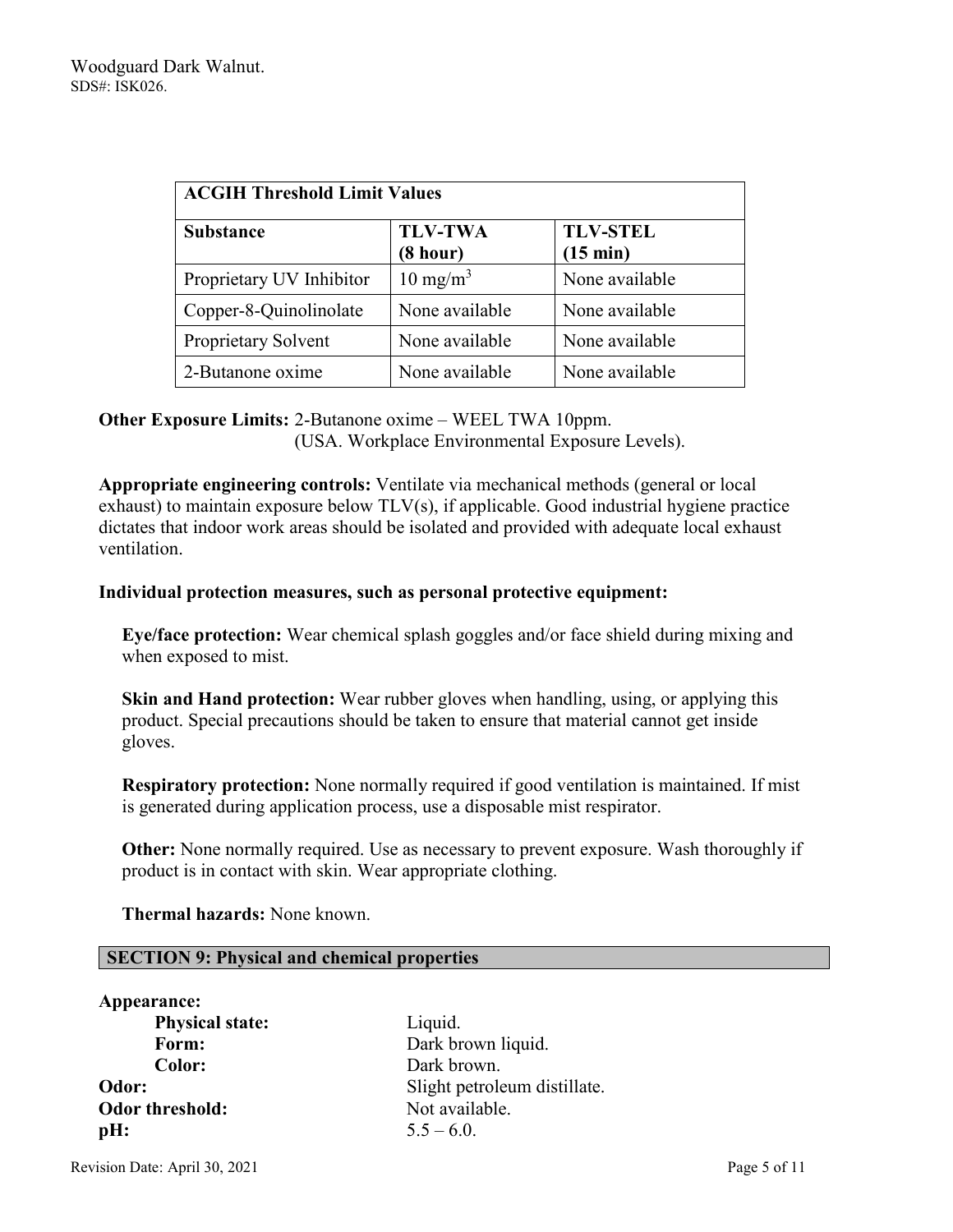| <b>Melting point/freezing point:</b>                    | Not known.                                        |
|---------------------------------------------------------|---------------------------------------------------|
| <b>Initial Boiling point/Boiling Range:</b>             | Not applicable.                                   |
| <b>Flash point:</b>                                     | $>110$ °C.                                        |
| <b>Evaporation rate:</b>                                | $1$ (nBuAC=1).                                    |
| <b>Flammability (solid, gas):</b>                       | Not available.                                    |
| <b>Upper/lower flammability or explosive limits:</b>    |                                                   |
| <b>Flammability limit – lower:</b>                      | Not Determined.                                   |
| <b>Flammability limit – upper:</b>                      | Not Determined.                                   |
| <b>Explosive limit – lower:</b>                         | Not Determined.                                   |
| <b>Explosive limit - upper:</b>                         | Not Determined.                                   |
| Vapor pressure:                                         | $\leq 1$ mm Hg.                                   |
| <b>Vapor density:</b>                                   | $> 1$ (Air=1).                                    |
| <b>Relative density (Specific gravity):</b>             | 0.914.                                            |
| Solubilities (water, other):                            | Negligible.                                       |
| Partition coefficient (n-octanol/water): Not available. |                                                   |
| <b>Auto-ignition temperature:</b>                       | Not known.                                        |
| <b>Decomposition temperature:</b>                       | Not available.                                    |
| <b>Viscosity:</b>                                       | 1 -500 cPs Brookfield #2 $\omega$ 20 rpm at 70°F. |
| <b>Other information:</b>                               |                                                   |
| <b>Bulk density:</b>                                    | 7.61 lbs per gal (weight per gallon cup).         |
| VOC:                                                    | $108 g/L - 0.90$ lbs/gal                          |
|                                                         |                                                   |

#### **SECTION 10: Stability and Reactivity**

**Reactivity:** No data available.

**Chemical stability:** This material is stable under normal handling and storage conditions. **Possibility of hazardous reactions:** Material is not known to polymerize. **Conditions to avoid:** None known. **Incompatible materials:** Strong oxidants agents. **Hazardous decomposition Products:** Carbon monoxide, Carbon dioxide.

#### **SECTION 11: Toxicological information**

#### **Information on likely routes of exposure:**

**Inhalation:** None normally expected.

**Ingestion:** None normally expected.

**Skin:** Skin Irritation: Moderately irritating. Not a skin sensitizer.

**Eye:** Eye Irritation: Mildly irritating.

**Symptoms related to the physical, chemical, and toxicological characteristics:** None known.

**Delayed and immediate effects and chronic effects from short or long-term exposure:** None known.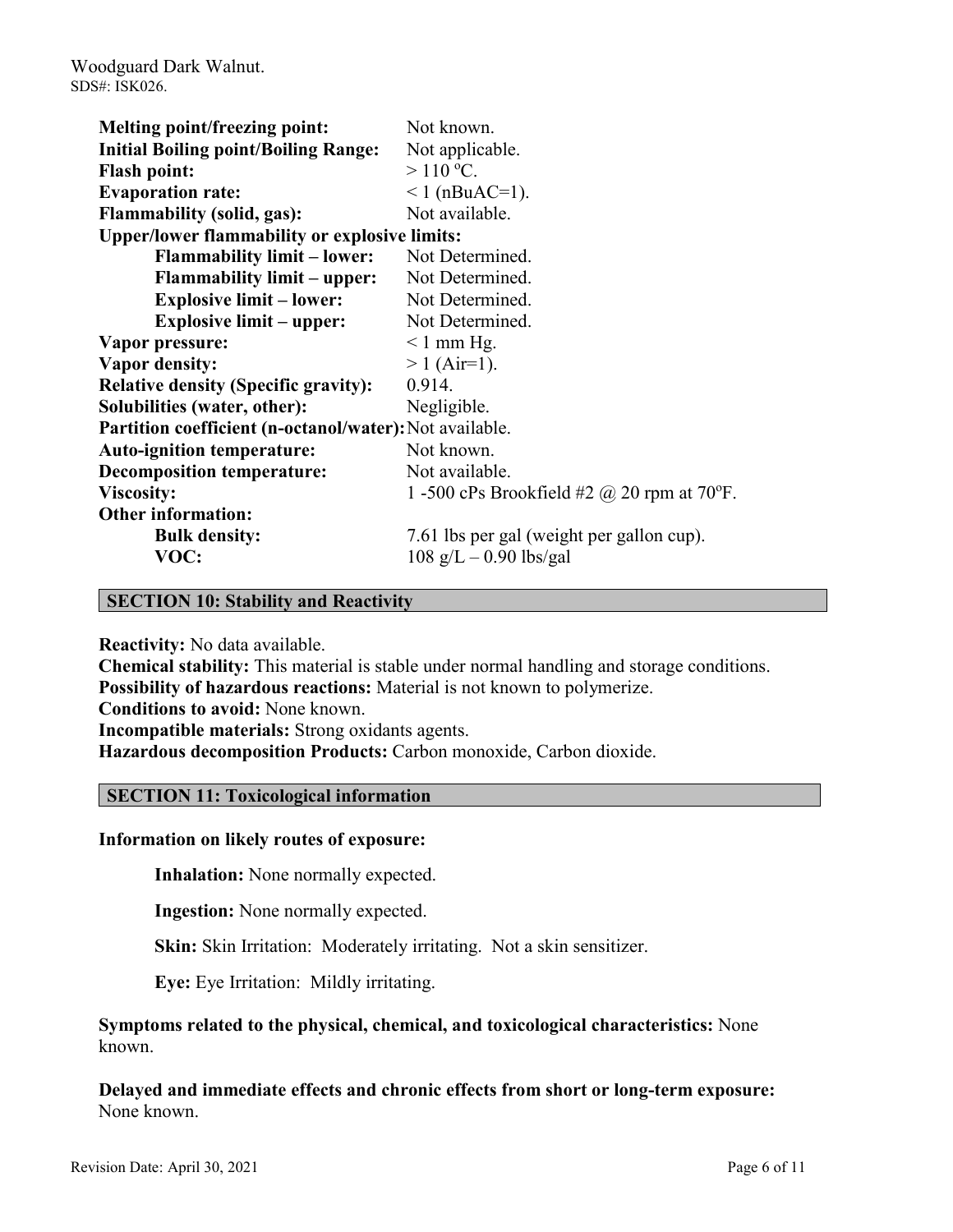| <b>Substance</b>            | <b>Test Type (species)</b> | Value                |
|-----------------------------|----------------------------|----------------------|
|                             | LD50 Oral (Rat)            | $> 10000$ mg/kg      |
| Proprietary UV<br>Inhibitor | LD50 Dermal (Rabbit)       | $> 10000$ mg/kg      |
|                             | LC50 Inhalation, (Rat)     | None known           |
|                             | $LD_{50}$ Oral (Rat)       | $9930$ mg/kg         |
| Copper-8-<br>Quinolinolate  | $LD_{50}$ Dermal (Rabbit)  | $>$ 2000 mg/kg       |
|                             | $LC_{50}$ Inhalation (Rat) | $820 \text{ mg/m}$   |
|                             | $LD_{50}$ Oral (Rat)       | $5660$ mg/kg         |
| Proprietary<br>Solvent      | $LD_{50}$ Dermal (Rabbit)  | $2520$ mg/kg         |
|                             | $LC_{50}$ Inhalation (Rat) | Not available        |
|                             | $LD_{50}$ Oral (Rat)       | $2326 \text{ mg/kg}$ |
| 2-Butanone oxime            | $LD_{50}$ Dermal (Rabbit)  | Not available        |
|                             | $LC_{50}$ Inhalation (Rat) | $>$ 4.83 mg/l        |

#### **Acute toxicity: Ingredient Information:**

# **Product Acute Toxicity Estimates:**

Oral: Rat -  $LD_{50} \rightarrow 5000$  mg/kg. Dermal: Rabbit -  $LD_{50} \rightarrow 2000$  mg/kg. Inhalation: Rat -  $LC_{50}$   $-$  > 2.12 mg/L.

| <b>Skin corrosion/irritation:</b>  | Based upon information available on the known<br>components, the product may cause moderate skin<br>irritation.                                               |
|------------------------------------|---------------------------------------------------------------------------------------------------------------------------------------------------------------|
| Serious eye damage/eye irritation: | Based upon information available on the known<br>components, the product may cause mild eye<br>irritation.                                                    |
| <b>Respiratory sensitization:</b>  | Based upon information available on the known<br>components, the product is not anticipated to cause<br>respiratory sensitization.                            |
| <b>Skin sensitization:</b>         | Based upon information available on the known<br>components, the product is not anticipated to cause<br>skin sensitization.                                   |
| Germ cell mutagenicity:            | Based upon information available on the known<br>components, the product is not anticipated to be a<br>mutagen.                                               |
| Carcinogenicity:                   | Based upon information available on the known<br>components, the product contains a component that is<br>suspected to be carcinogenic when present as a dust. |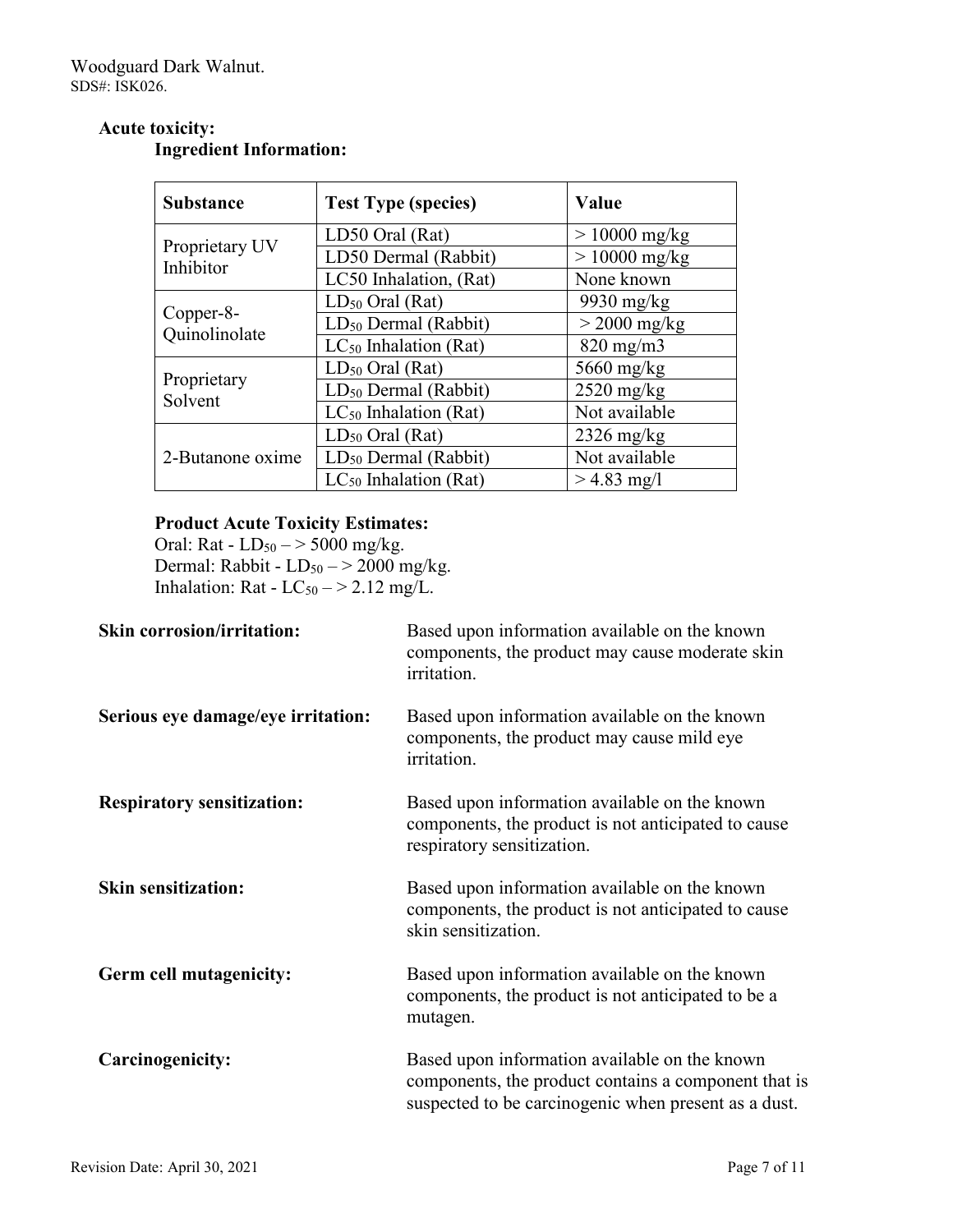| <b>Reproductive toxicity:</b>                              | Based upon information available on the known<br>components, the product contains a component that is<br>suspected of damaging fertility or the unborn child.                   |
|------------------------------------------------------------|---------------------------------------------------------------------------------------------------------------------------------------------------------------------------------|
| Specific target organ toxicity-<br><b>Single exposure:</b> | Based upon information available on the known                                                                                                                                   |
|                                                            | components, the product is not anticipated to cause<br>specific target organ toxicity after a single exposure.                                                                  |
| Specific target organ toxicity-                            |                                                                                                                                                                                 |
| <b>Repeat exposure:</b>                                    | Based upon information available on the known<br>components, the product is not anticipated to cause<br>specific target organ toxicity after repeated or<br>prolonged exposure. |
| <b>Aspiration hazard:</b>                                  | Based upon information available on the known<br>components, the product is not anticipated to be an<br>aspiration hazard.                                                      |
| <b>Further information:</b>                                | Not available.                                                                                                                                                                  |

# **SECTION 12: Ecological information**

# **Ecotoxicity**

**Product data:** No data available.

# **Ingredient Information:**

| <b>Substance</b>            | <b>Test Type</b>                                    | <b>Species</b> | Value                 |
|-----------------------------|-----------------------------------------------------|----------------|-----------------------|
| Proprietary UV<br>Inhibitor | $LC_{50}$ other fish                                | Fish           | $> 1000$ mg/l $- 96h$ |
|                             | $EC_{50}$ Daphnia magna<br>Water flea)              | Invertebrate   | $> 1000$ mg/l $- 48h$ |
|                             | $LC_{50}$                                           | Algae          | None available        |
| Copper-8-<br>Quinolinolate  | $LC_{50}$ Oncorhynchus<br>mykiss (rainbow<br>trout) | Fish           | $140$ ug/L $-48h$     |
|                             | $EC_{50}$ Daphnia magna<br>Water flea)              | Invertebrate   | 163 ppb $-48h$        |
|                             | $LC_{50}$                                           | Algae          | Not available         |
| Proprietary Solvent         | $LC_{50}$ Oncorhynchus<br>mykiss (rainbow<br>trout) | Fish           | $> 0.1$ mg/l          |
|                             | $EC_{50}$                                           | Invertebrate   | Not available         |
|                             | $EC_{50}$ Bacteria                                  | Bacteria       | $> 1$ mg/l (3hr)      |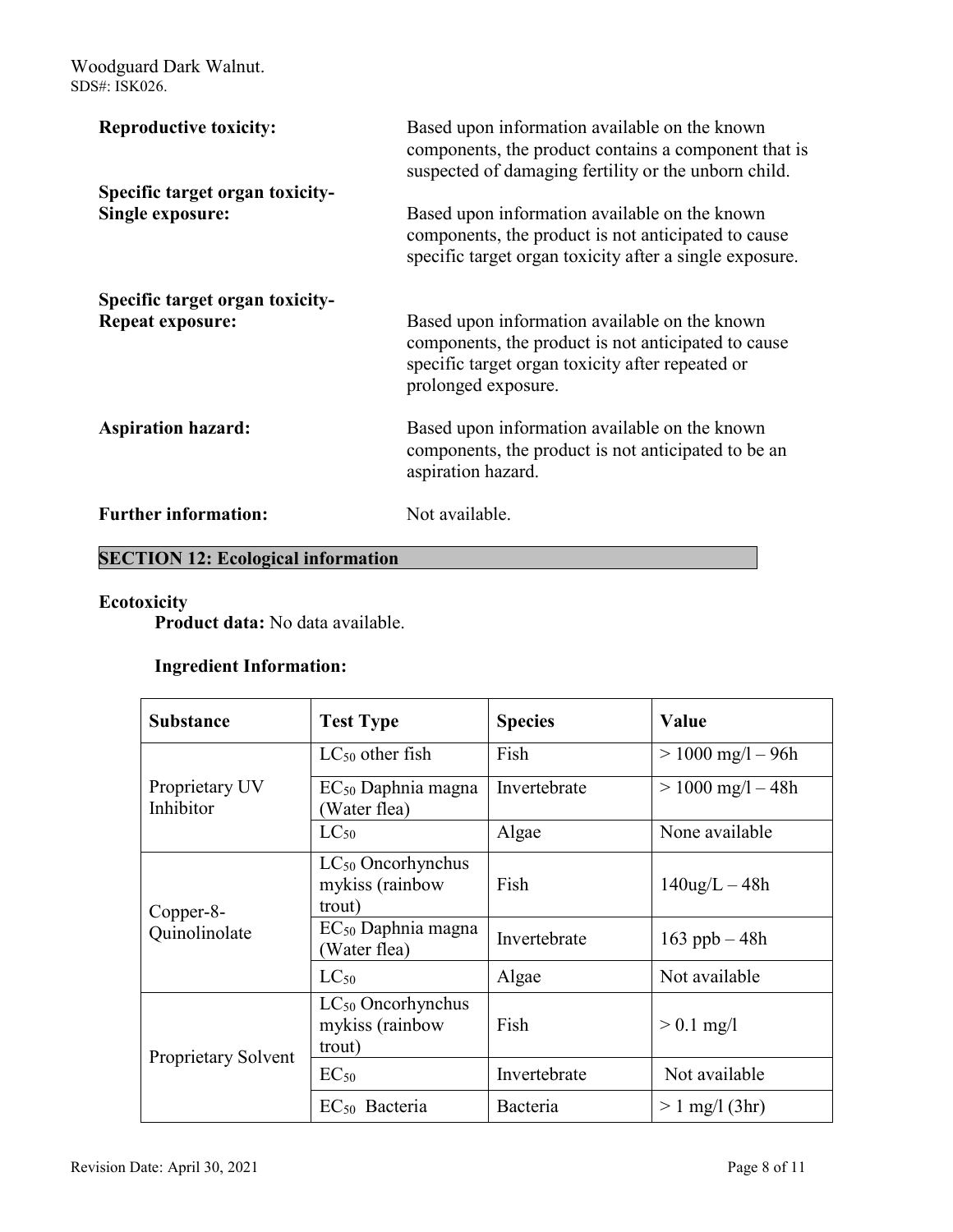| 2-Butanone oxime | LC <sub>50</sub> Oryzias latipes<br>(Japanese rice fish)      | Fish         | $> 100$ mg/l - 96h        |
|------------------|---------------------------------------------------------------|--------------|---------------------------|
|                  | $EC_{50}$ Daphnia magna<br>(Water flea)                       | Invertebrate | $201 \text{ mg}/1 - 48h$  |
|                  | $EC_{50}$ Scenedesmus<br>capricornutum (fresh<br>water algae) | Algae        | $11.8 \text{ mg}/1 - 72h$ |

| <b>Persistence and degradability:</b> | Not available.                 |
|---------------------------------------|--------------------------------|
| <b>Bioaccumulative potential:</b>     | Not available.                 |
| <b>Mobility in soil:</b>              | Not available.                 |
| <b>Mobility in general:</b>           | Not available.                 |
| Other adverse effects:                | This product is toxic to fish. |

#### **SECTION 13: Disposal considerations**

#### **Disposal instructions:**

Dispose of contents/container to an appropriate treatment and disposal facility in accordance with applicable laws and regulations.

#### **SECTION 14: Transport Information**

**DOT:** Not regulated. **IATA:** Not regulated. **IMDG:** Not regulated.

**Special precautions during transport:** Not available.

**Bill of lading classification:** Preservatives, wood, n.o.i. NMFC 161490 sub 2

#### **SECTION 15: Regulatory Information**

#### **USA:**

**FIFRA: Pesticide Registration:** 

This chemical is a pesticide product registered by the Environmental Protection Agency and is subject to certain labeling requirements under federal pesticide law. These requirements differ from the classification criteria and hazard information required for safety data sheets, and for workplace labels of non-pesticide chemicals. Following is the hazard information as required on the pesticide label:

**CAUTION** Harmful if swallowed. This pesticide is toxic to fish.

**United States Federal Regulations:** SDS complies with the OSHA, 29 CFR 1910.1200.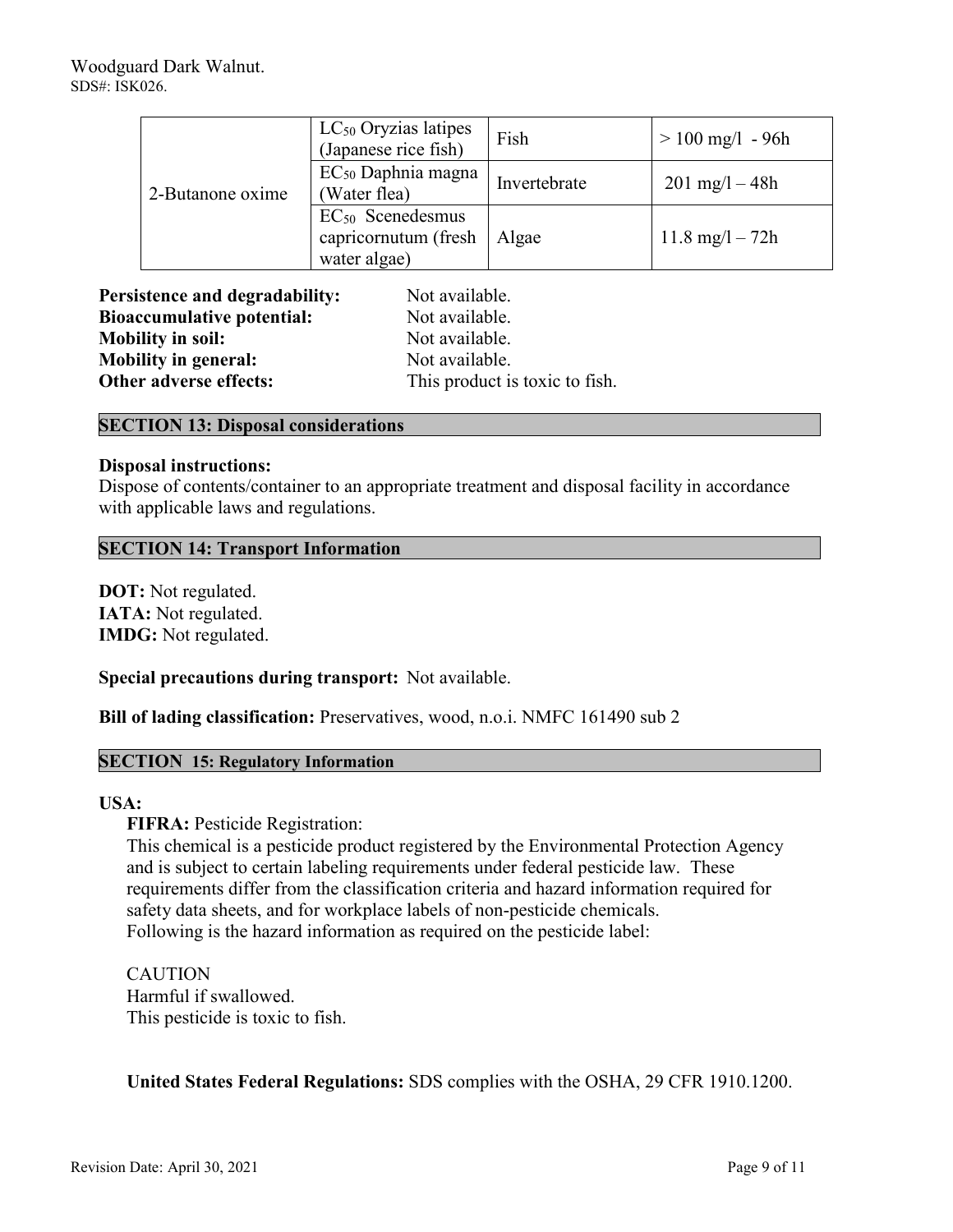**SARA Superfund and Reauthorization Act of 1986 Title III sections 302, 311,312 and 313:** The following components are subject to reporting levels established by SARA Title III, Section 302: None.

#### **CERCLA/Superfund, 40 CFR 117, 302:** Not listed.

| <b>CHEMICAL</b>             | <b>C.A.S. Number</b> | Weight %    | <b>Section 311/312</b>                            |
|-----------------------------|----------------------|-------------|---------------------------------------------------|
| Proprietary UV<br>Inhibitor | Proprietary          | $< 5\%$     | Chronic Health<br>Hazard.                         |
| Copper-8-<br>Quinolinolate  | 10380-28-6           | $< 5\%$     | Fire Hazard.                                      |
| Proprietary Solvent         | Proprietary          | $10 - 30\%$ | Acute health hazard,<br>Chronic health<br>hazard. |
| 2-Butanone oxime            | $96 - 29 - 7$        | $< 5\%$     | Fire Hazard, Acute<br>Health Hazard               |

**Section 313 – List of Toxic Chemicals (40CFC 372):** This product contains the following components (at level of 1% or greater) found on the 313 list of Toxic Chemicals. None.

**Toxic Substance Control Act (TSCA):** All substances are TSCA listed.

**Federal Water Pollution Control Act, Clean Water Act, 40 CFR 401.15 (formerly section 307) 40 CFR 116 (formerly section 311):** This product does not contain listed chemicals.

#### **STATE REGULATIONS:**

This SDS contains specific health and safety data is applicable for state requirements. For details on your regulatory requirements you should contact the appropriate agency in your state.

**California Proposition 65:** WARNING: This product also contains a chemical known to the State of California to cause cancer: Titanium dioxide (airborne, unbound particles of respirable size).

**New Jersey Right to Know:** The following components are listed on the New Jersey Right to Know list: Copper 8-Quinolinolate (listed under copper compounds), Titanium dioxide (airborne, unbound particles of respirable size).

**Pennsylvania Right to Know:** The following components are listed on the Pennsylvania Right to Know list: Titanium dioxide (airborne, unbound particles of respirable size).